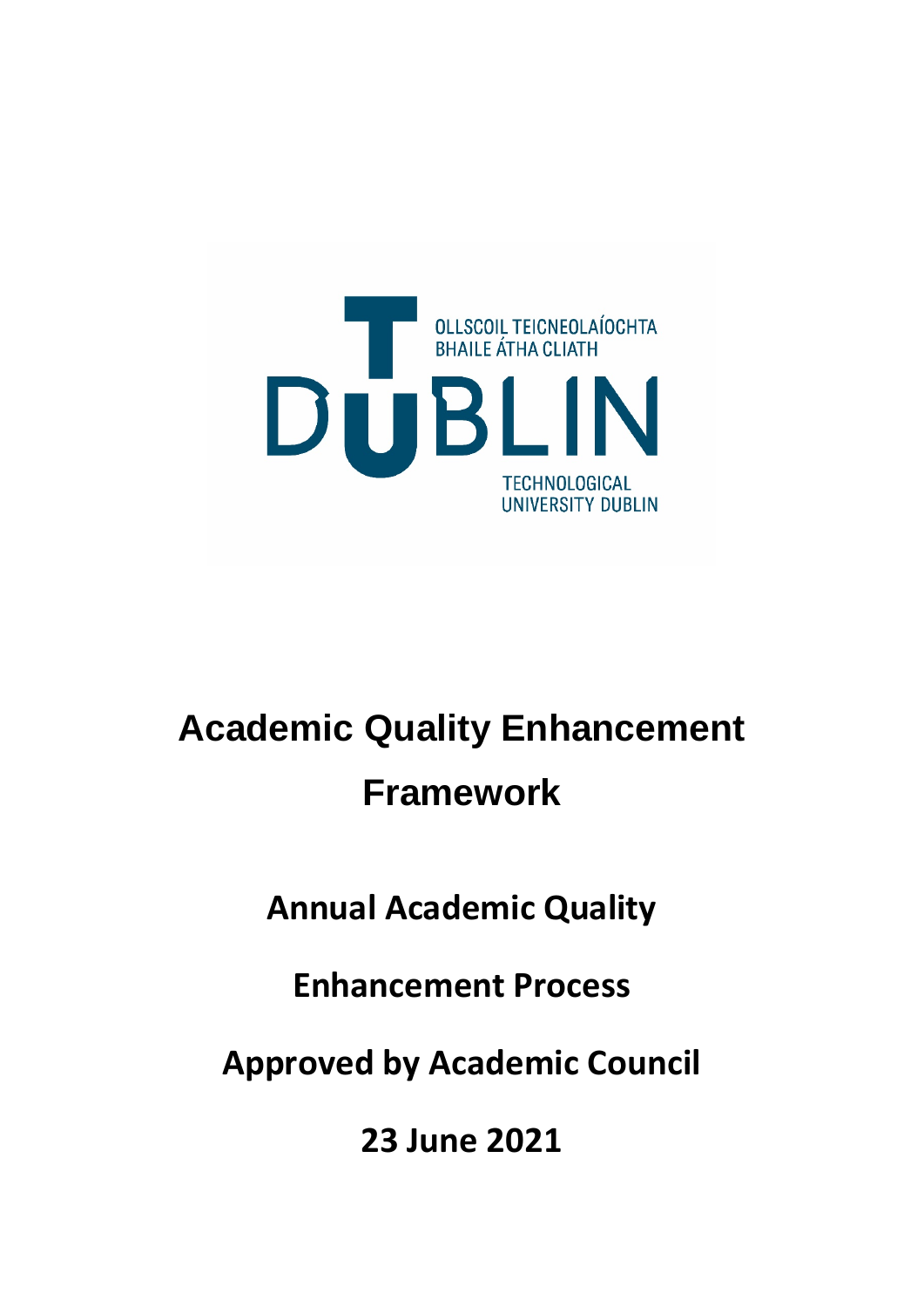# TABLE OF CONTENTS

| 6. CONSIDERATION OF ANNUAL PROGRAMME ENHANCEMENT REPORTS BY DISCIPLINE PROGRAMMES      |
|----------------------------------------------------------------------------------------|
|                                                                                        |
| 7. CONSIDERATION OF DISCIPLINE QUALITY ENHANCEMENT PLANS BY FACULTY BOARDS7            |
| 8. CONSIDERATION OF FACULTY QUALITY ENHANCEMENT PLANS BY UNIVERSITY PROGRAMMES BOARD 8 |
|                                                                                        |
|                                                                                        |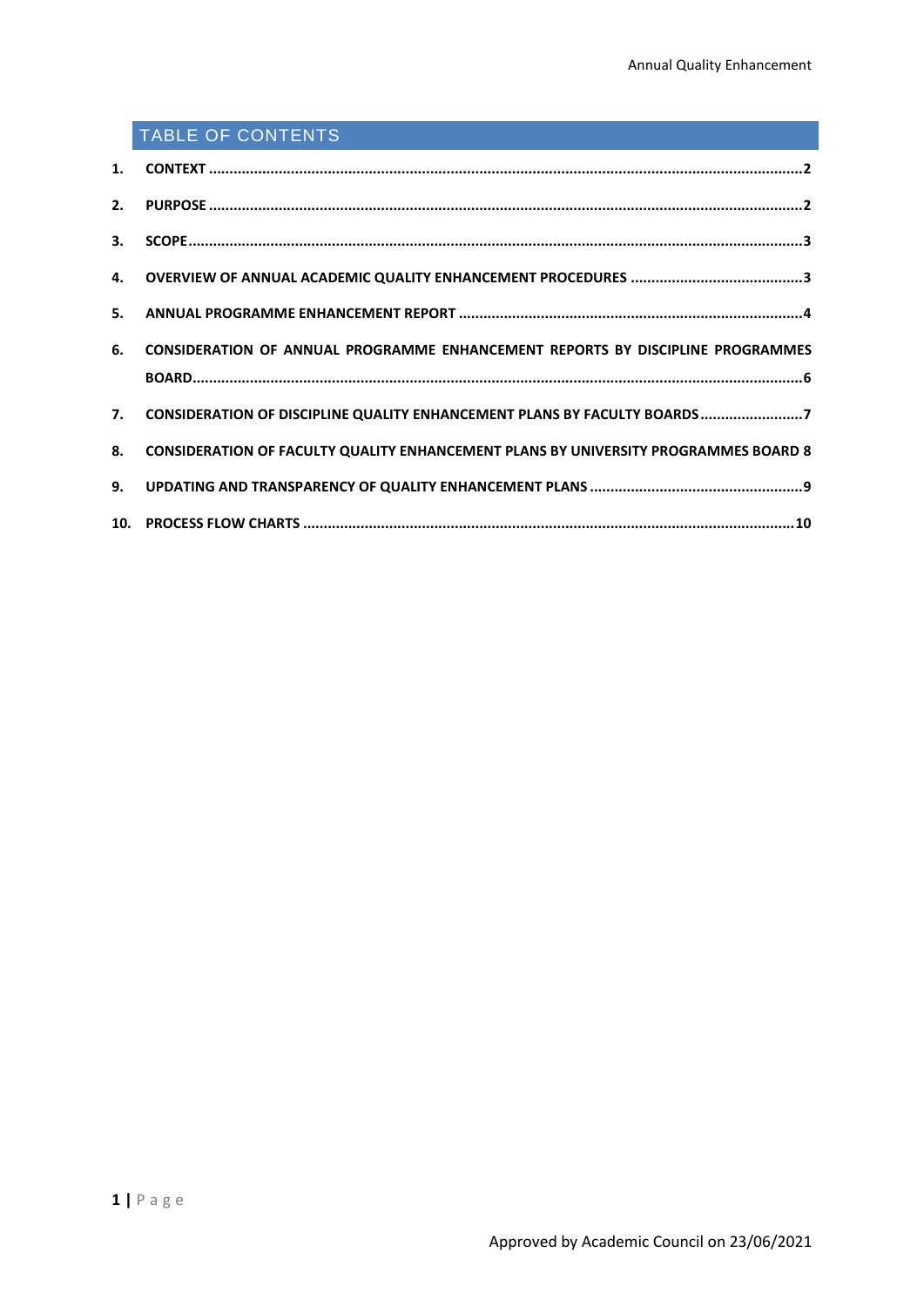# <span id="page-2-0"></span>**1. Context**

- 1.1. This document sets out the Annual Academic Quality Enhancement procedures and reporting mechanisms. Each Discipline Programmes Board in the University is required to reflect on the provision of the programmes within its remit and identify actions required to address issues, maintain the standard of the programmes or enhance the student learning experience. These actions form the basis of the Faculty and University Quality Enhancement Plans.
- 1.2. The effectiveness of this quality enhancement process is dependent on how well the issues and actions identified within Quality Enhancement Plans are progressed throughout the University. Hence, the processes have been designed to ensure that ownership of actions is transferred to the appropriate unit or function within the University, and that unit or function takes responsibility for engaging with the relevant stakeholders to complete the action and progress a solution to the issue.
- 1.3. In addition to being populated by the Annual Quality Enhancement Process described in this document, the Quality Enhancement Plans can be updated as issues or actions are identified through other quality enhancement processes, such as Programme or School Reviews. Furthermore, matters that are raised through informal quality enhancement processes, such as discussions at Faculty Boards or meetings with students, can also be transferred in a timely manner onto the relevant Quality Enhancement Plan.
- 1.4. The Quality Enhancement Plans will be 'live' documents that can be updated by the relevant unit, Faculty, School or Discipline Programme Board and viewed by the relevant stakeholders. In this way, actions can be added to the relevant plans as the issues arise at any stage throughout the year.

# <span id="page-2-1"></span>**2. Purpose**

- 2.1. The purpose of this section is to describe Annual Academic Quality Enhancement process and procedures as they apply to TU Dublin programmes, and the roles and responsibilities of Discipline Programmes Boards, Faculty Boards and the University Programmes Board in this regard.
- 2.2. The purpose of the Annual Academic Quality Enhancement process is to identify actions that will lead to improvements in programme delivery and the student learning experience. The objectives of the Annual Academic Quality Enhancement process are to:
- **2 |** Page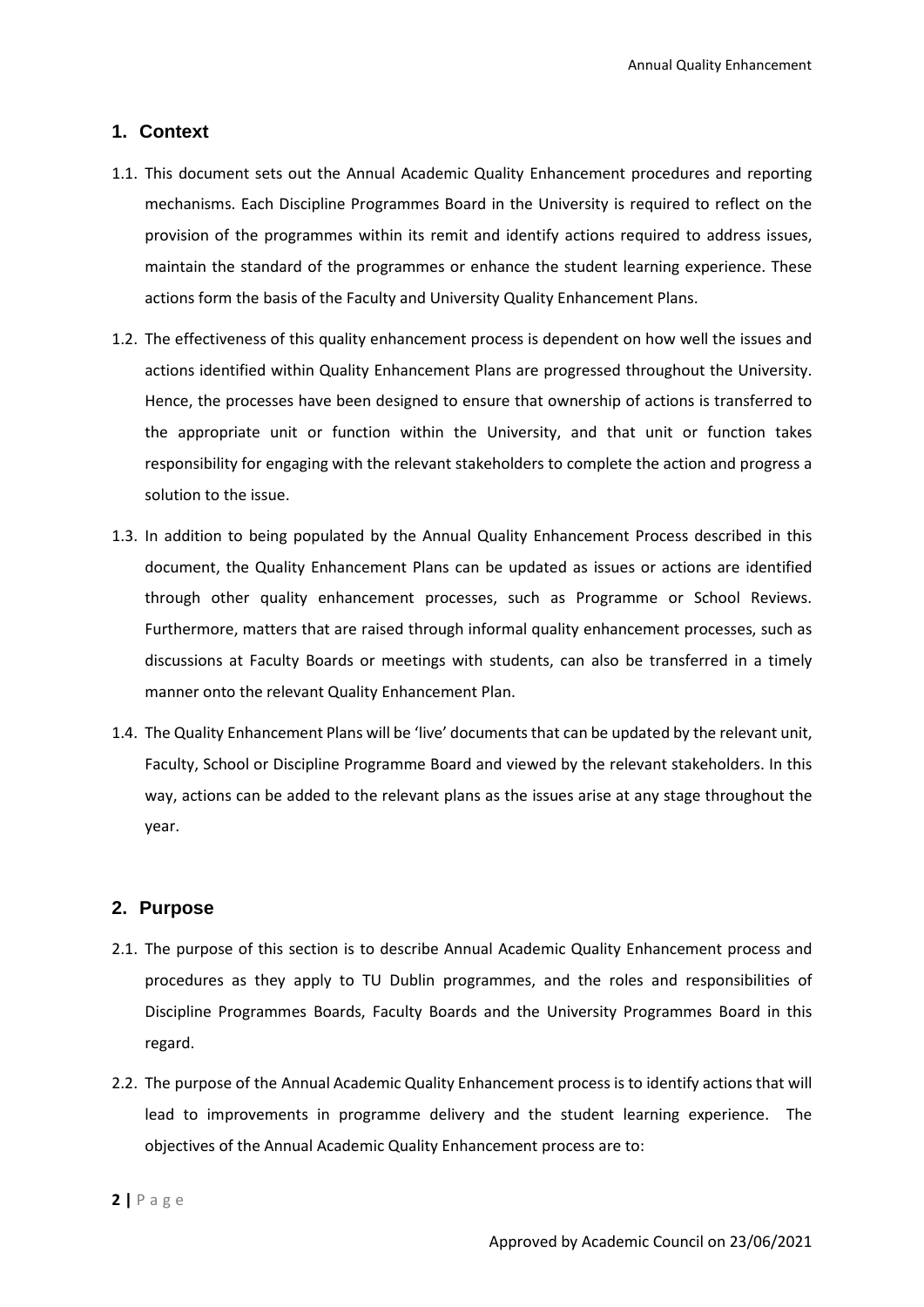- Critically evaluate each programme and its delivery ensuring its alignment with the TU Dublin Educational Model;
- Consider external examiner reports and feedback from students, staff and other stakeholders;
- Reflect on student data and statistics, such as profile, demographics, diversity, engagement, assessments, progression and graduation rates;
- Reflect on possible implications for the programme of changes in the sector or any aspect of the internal or external environment;
- Identify any issues and problems, and devise corrective actions and appropriate programme modifications;
- Develop an action plan for the development and enhancement of the programmes.

# <span id="page-3-0"></span>**3. Scope**

- 3.1. This document refers to the annual enhancement of the academic delivery of TU Dublin programmes leading to Major awards. An adapted version of the process described in this document is followed for programmes leading to Minor, Special Purpose or Supplemental awards. Academic Affairs will determine the exact process to be used for such programmes in collaboration with the Discipline Programmes Board.
- 3.2. For the purposes of presenting the processes clearly, the timelines in this document refer to a programme delivery aligned to the academic calendar, i.e. semester 1 starting in September and semester 2 starting in January. For a programme starting in January, the timelines are shifted accordingly.

#### <span id="page-3-1"></span>**4. Overview of Annual Academic Quality Enhancement Procedures**

4.1. The process begins with the completion of the Annual Programme Enhancement Report. The Programme Coordinator downloads the form, prepopulated with the relevant student data. The Programme Coordinator completes the form by summarising the views and feedback from staff and students and by identifying any actions that need to be taken to maintain or enhance the quality of the programme and the student learning experience.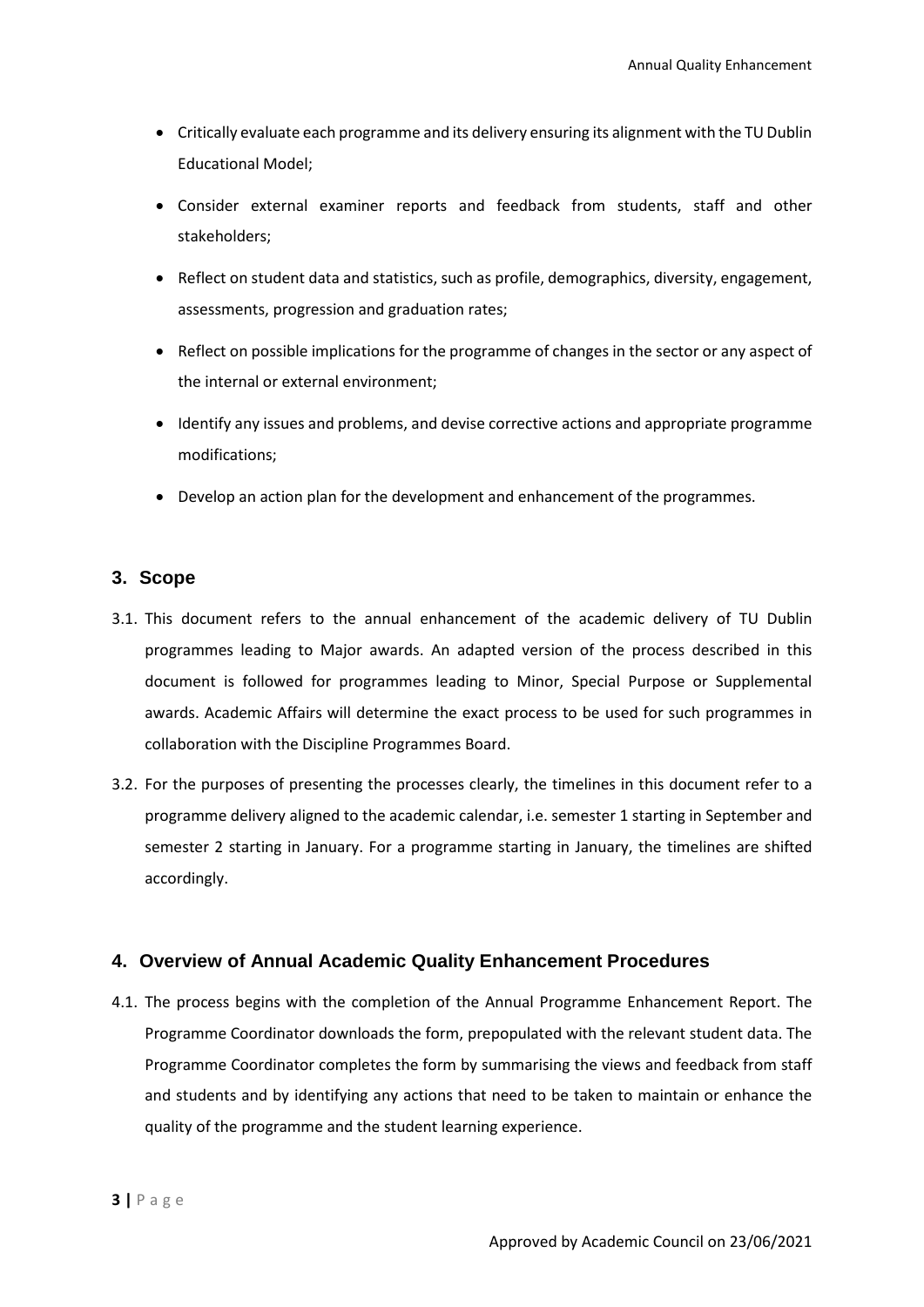- 4.2. The Annual Programme Enhancement Reports are used by the Discipline Programmes Board to reflect on the quality of its programmes and to develop a Discipline Quality Enhancement Plan. This plan is submitted to the Faculty Programmes Board and used to inform the development of the annual Faculty Quality Enhancement Plan which in turn informs the University Quality Enhancement Plan, as shown in the process flow chart i[n Section 10.](#page-10-0)
- 4.3. All quality enhancement plans described here are available to staff via the TU Dublin intranet and will be continually updated as: new actions arise from quality enhancement processes; actions are completed; or the status of an action changes.
- 4.4. Discipline Programmes Boards will administer and maintain the Discipline Quality Enhancement Plans, Faculties will administer and maintain the Faculty Quality Enhancement Plans, and Academic Affairs will administer and maintain the University Quality Enhancements Plan.

#### <span id="page-4-0"></span>**5. Annual Programme Enhancement Report**

#### **5.1. Annual Process**

- 5.1.1. Discipline Programmes Boards shall follow the two-part Annual Academic Quality Enhancement process. The process involves the completion and submission of two reports: Report A is completed in February/March while Report B is completed in October/November. Each report, with the relevant data already included, is downloaded by the Programme Coordinator in February and October respectively.
- 5.1.2. One Report A and one Report B will normally be completed for each programme. However, as described in the Management of the Quality Enhancement of Academic Programmes document, in the case where a programme's modules are a sub-set of a larger programme, one of each report (A & B) can be submitted that includes the parent programme and the embedded programme. In this case, there will be one Programme Team and the Coordinator for the parent programme will also have responsibility for the smaller programme. For example, where a Level 7 programme comprises of the first three years (stages) of a Level 8 programme, one of each report (A & B) can be submitted for both programmes. The *Discipline Programme Board* will make the decision in relation to the number of reports required in this regard.
- 5.1.3. Similarly, if two or more related programmes share multiple stages and modules, the Discipline Programmes Board can decide that only one of each report (A & B) is required for all programmes. For example, this can apply in cases where there are streams in the later stages of a programme or where two programmes differ only in the later stages of the programmes.

**4 |** Page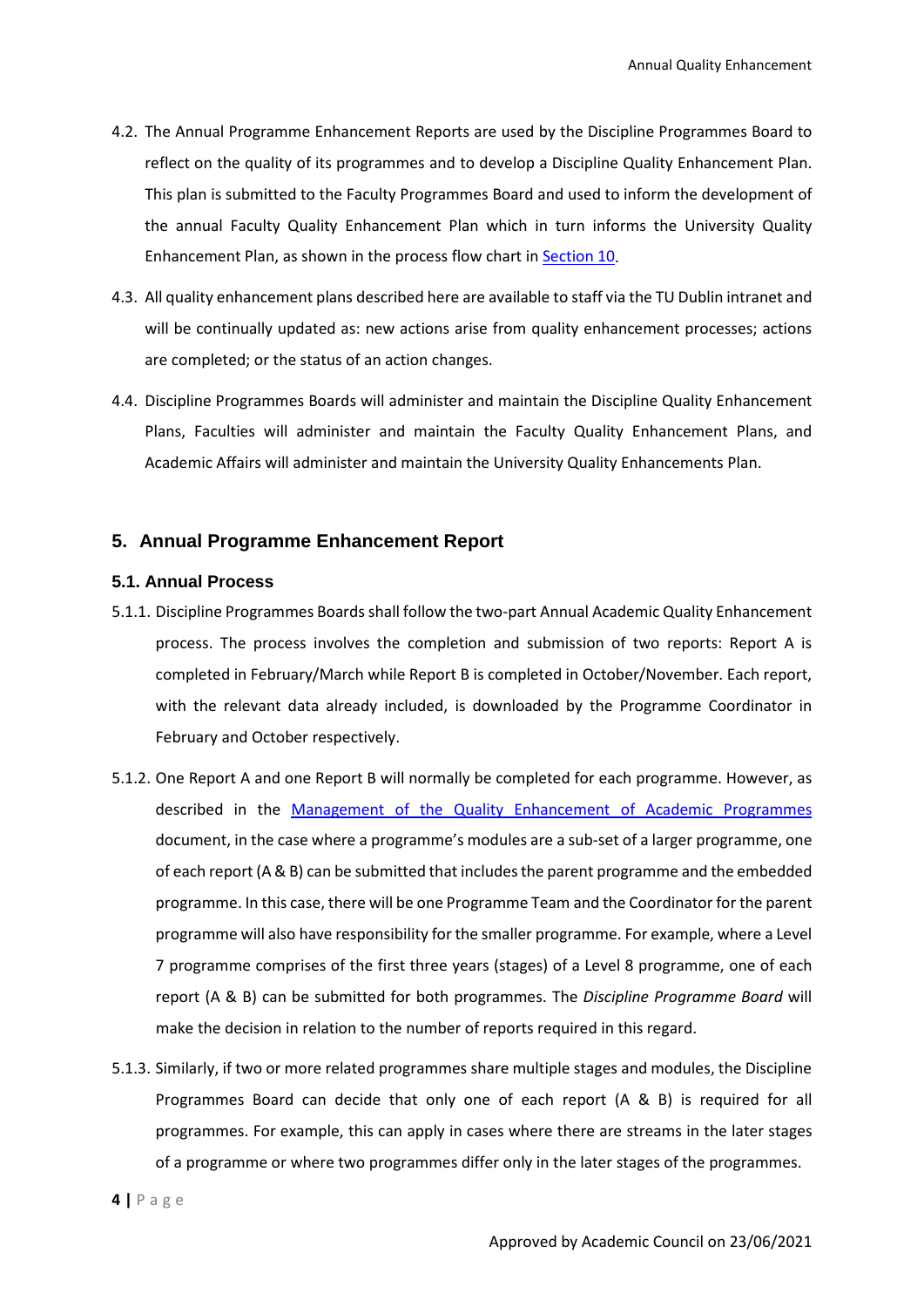#### **5.2. Annual Programme Enhancement Report A**

- 5.2.1. Report A captures the data and feedback required for the Programme Team and Discipline Programmes Board to reflect on the delivery of the programme during the academic year under review, including the level of student engagement and performances in any assessments that have been completed by this time. Engagement data can include attendance in class (e.g. laboratories, studio), level of VLE access and participation in assessments. Report A also focuses on the profile of the student cohort, including demographics, number of students, diversity and academic level. The Programme Team and Discipline Programmes Board will also consider the quality of the student learning experience with a particular focus on equity.
- 5.2.2. If the reflection identifies the need to make changes to the programme, these changes are proposed through the Making Changes to Programme & Modules process. Any issues and problems affecting the quality of the programme and the student learning experience that have not been addressed should be identified and where possible corrective actions devised. Required actions that are not within the remit of the Programme Team should be clearly identified in the report.
- 5.2.3. Completion of Report A involves the following steps:
	- Programme Coordinator downloads and circulates Report A (with prepopulated data) to the Programme Team and Class Representatives;
	- Programme Coordinator meets with the Class Representatives to discuss the data and add any further relevant information;
	- Programme Coordinator discusses the data with the Programme Team and adds any additional relevant information to the form;
	- To complete the form, the Programme Coordinator can use data from the Programme Student Surveys and any formal or informal meetings with students and the Class Representatives;
	- Programme Coordinator submits Report A to the Discipline Programmes Board.

#### **5.3. Annual Programme Enhancement Report B**

- 5.3.1 Report B captures the data and feedback required for the Programme Team and Discipline Programmes Board to reflect on the students' overall performance across the previous academic year (e.g. assessment, progression, graduation statistics, etc.). In addition, Part B also
- **5 |** Page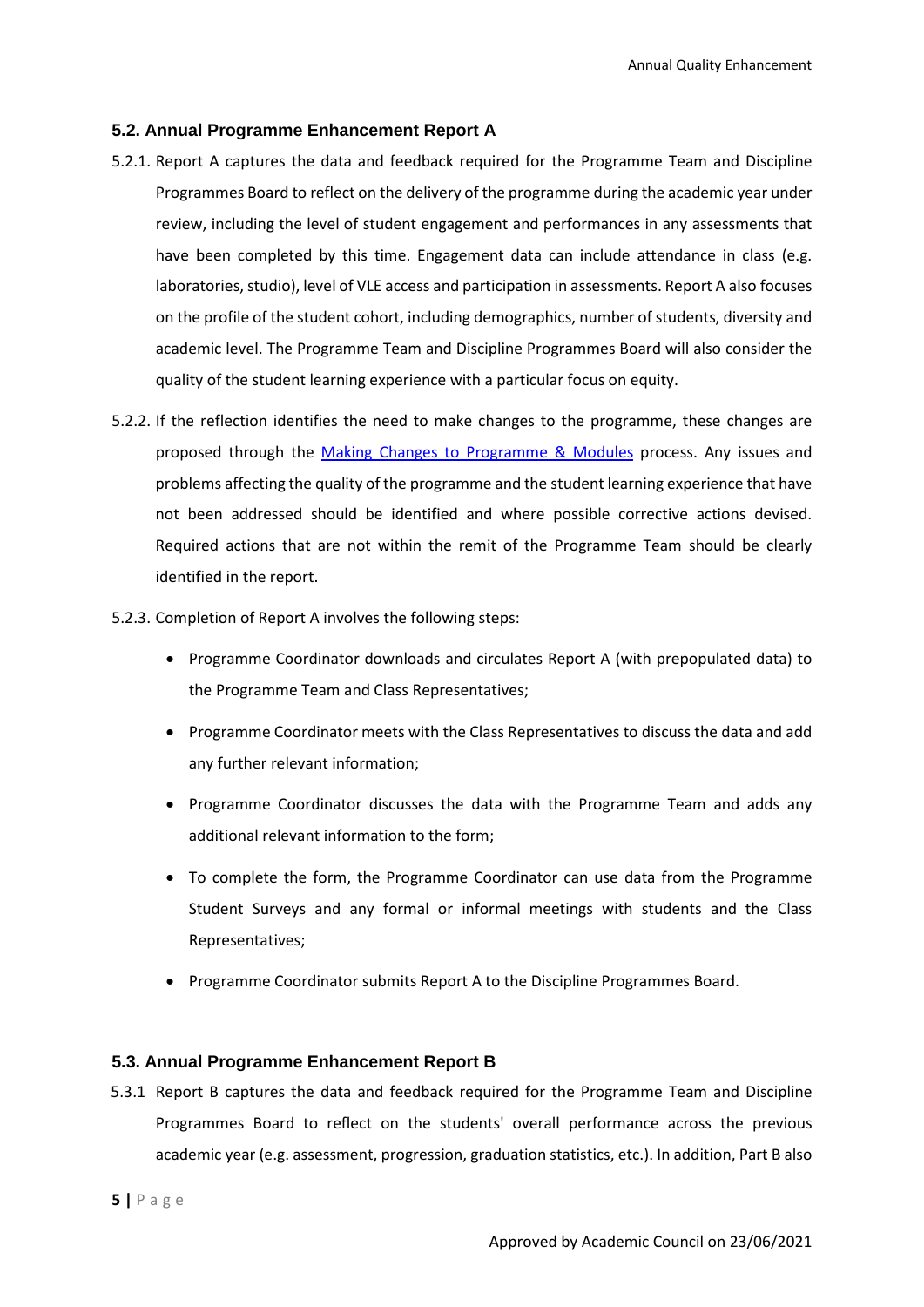focuses on the external examiner report(s) and feedback from students and Programme Team members.

- 5.3.2 If the reflection identifies the need to make changes to the programme, these changes are proposed through the Making Changes to Programme & Modules process. Any issues and problems affecting the quality of the programme and the student learning experience that have not been addressed should be identified and where possible corrective actions devised. Required actions that are not within the remit of the Programme Team should be clearly identified in the report.
- 5.3.3 Completion of Report B involves the following steps:
	- Programme Coordinator downloads Report B (with prepopulated data) and adds/attaches the required information from the relevant stakeholders, such as:
		- o External Examiners
		- o Student Feedback
		- o Staff Feedback
	- Feedback should also be sought from community and industry partners, where relevant (e.g. where there are community-engaged projects and/or work placement);
	- Programme Coordinator circulates Report B to the Programme Team, external examiner(s) and the Class Representatives;
	- External Examiners have the opportunity to provide feedback and input into the drafting of the report electronically;
	- Programme Coordinator meets with the Class Representatives to discuss the data and add any further relevant information;
	- Programme Coordinator discusses the data with the Programme Team and adds any additional relevant information to the form.
	- Programme Coordinator submits Report B to the Discipline Programmes Board*;*

# <span id="page-6-0"></span>**6. Consideration of Annual Programme Enhancement Reports by Discipline Programmes Board**

6.1. The Discipline Programmes Board ensures that all Annual Programme Enhancement Reports (A & B) are completed and uses these reports to update the Discipline Quality Enhancement Plan.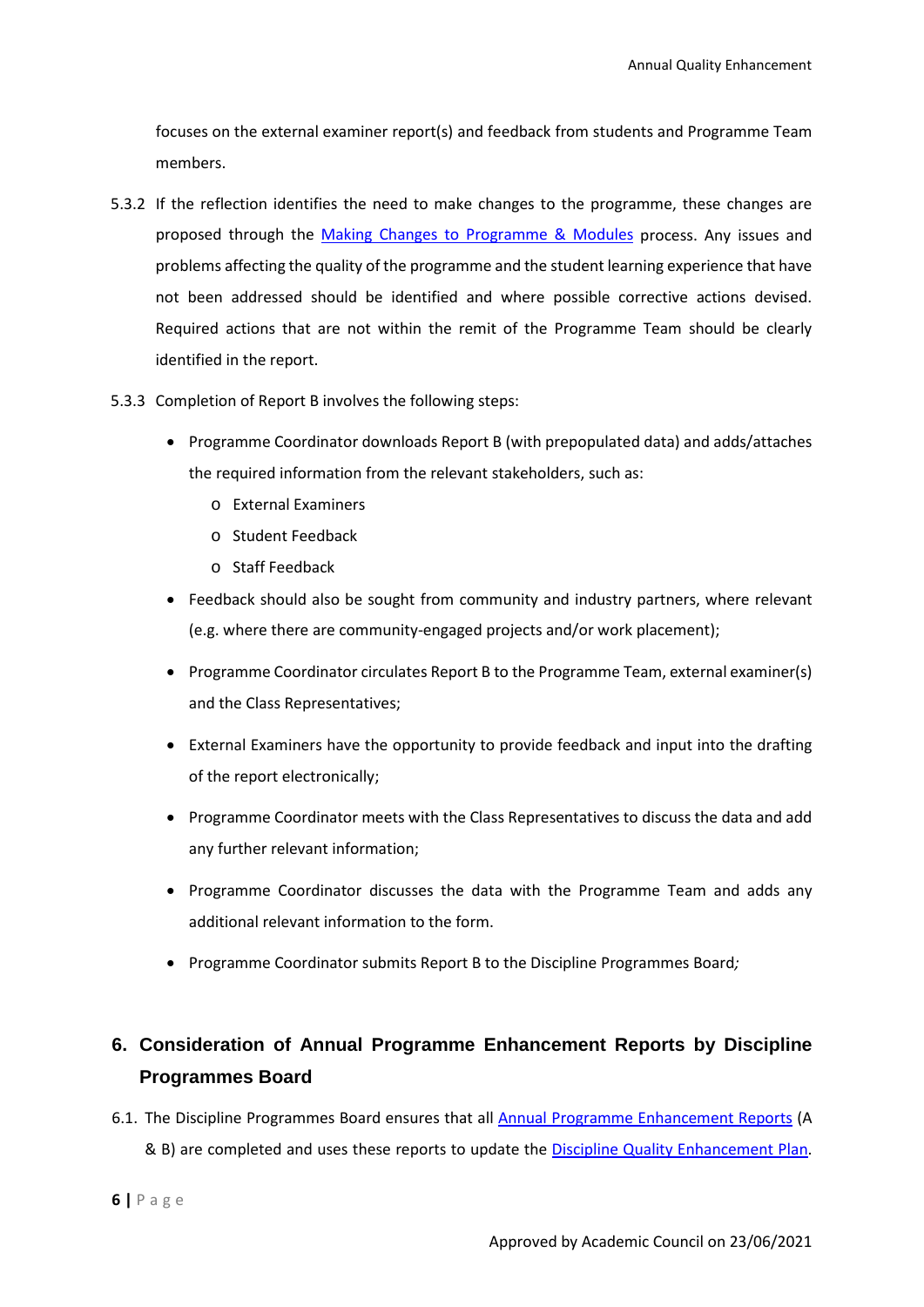The status of existing actions are updated and any new actions are added along with where responsibility lies for each action.

6.2. Both Report A and Report B include:

- Student data (e.g. profile, assessment, progression, graduation, etc.);
- Summary of stakeholder feedback;
- Commentary on student data;
- Actions identified to enhance the quality of the programme.
- 6.3. The Discipline Programmes Board will normally receive one Report A and one Report B from each programme. However, as described in Sections 5.1.2 and 5.1.3, one of each report (A & B) can be submitted in the case of embedded programmes or programmes that share multiple stages. The Discipline Programmes Board will decide whether a single report or separate reports are required.
- 6.4. Discipline Programmes Boards consider the analytical data for each programme and may make recommendations in relation to additional actions for Programme Teams to consider.
- 6.5. The Discipline Quality Enhancement Plan lists the actions, required to enhance the quality of the programmes, and assigns each action to one of the following:
	- Discipline Programme Board (includes actions for individual Programme Teams);
	- School.
- 6.6. Actions outside the remit of the Discipline Programme Boards and Schools involved in the programme are also identified within the enhancement plan.
- 6.7. The Discipline Quality Enhancement Plan is submitted to the Faculty Board, and includes appendices providing an overview of the statistical data for the programmes.

# <span id="page-7-0"></span>**7. Consideration of Discipline Quality Enhancement Plans by Faculty Boards**

7.1 Faculty Board ensures that all annual Discipline Quality Enhancement Plans are completed and uses these plans to update the **Faculty Quality Enhancement Plan**. The status of existing actions are updated and any new actions are added, along with where the responsibility for each action lies.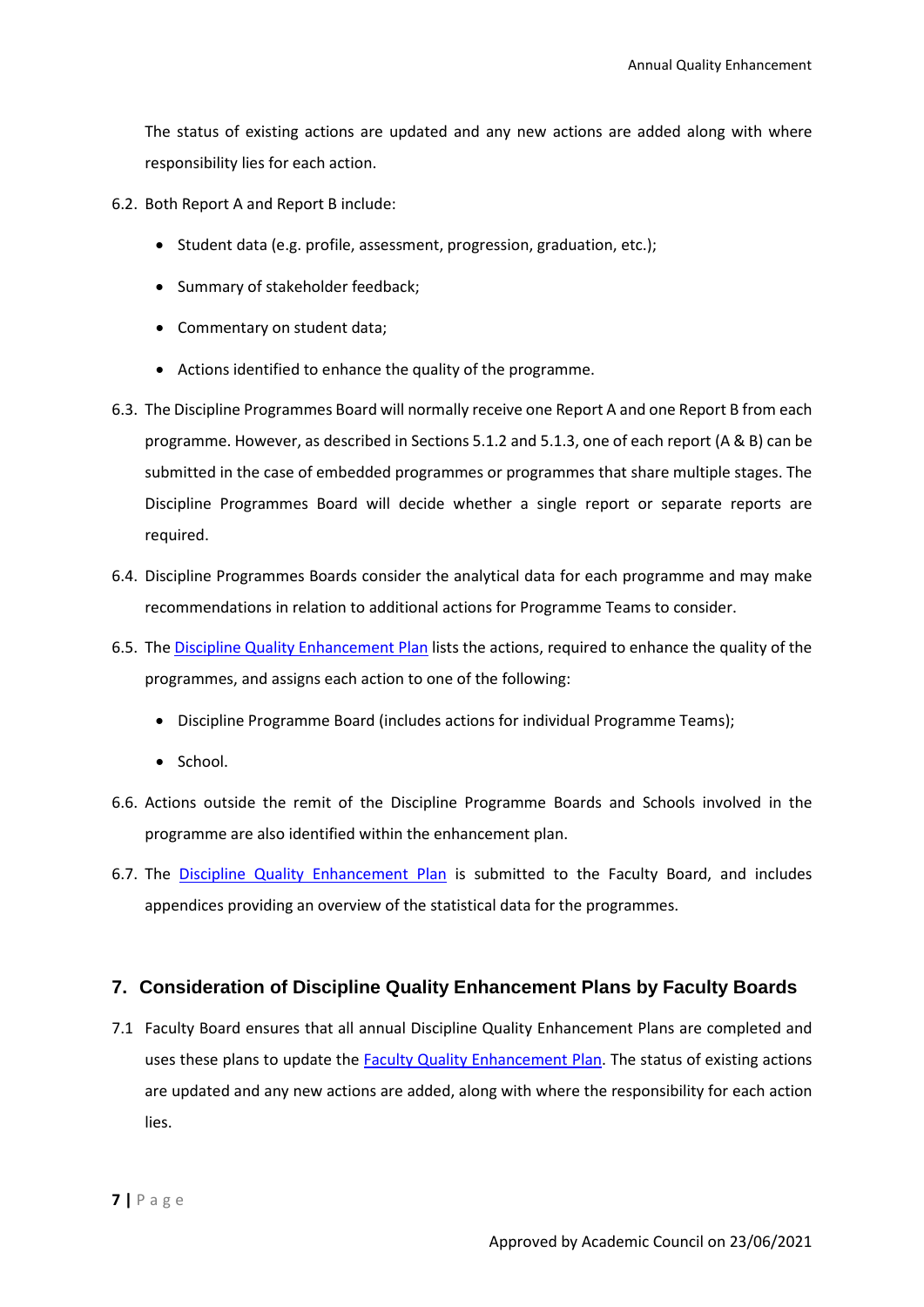- 7.2 Faculty Board considers the analytical data for each programme and may make recommendations in relation to additional actions for Discipline Programmes Boards to consider. The Faculty Board may also make recommendations to other relevant Faculty committees regarding the supports that should be provided to assist Discipline Programme Boards to address any issues arising.
- 7.3 Faculty Board may require that a Discipline Programmes Board reconsiders specific actions or that a Programme Review be undertaken.
- 7.4 Actions that have been identified within the Discipline Quality Enhancement Plans that are outside of the remits of the respective Discipline Programme Boards and Schools, are assigned to Faculty committees or functions by Faculty Board.
- 7.5 Faculty Board is responsible for updating the status of these actions in the Faculty Quality Enhancement Plan. The committees and functions assigned these actions are responsible for reporting on their status and progress to Faculty Board.
- 7.6 Faculty Board may also reassign actions to Schools or Discipline Programmes Boards, in which case the actions will be added to the relevant Discipline Quality Enhancement Plans.
- 7.7 The Faculty Quality Enhancement Plan also identifies actions that are outside of the Faculty's remit and need to be addressed at University level.
- 7.8 The Faculty Quality Enhancement Plan is submitted to the University Programmes Board, via Academic Affairs, and includes appendices providing an overview of the statistical data for the programmes.

# <span id="page-8-0"></span>**8. Consideration of Faculty Quality Enhancement Plans by University Programmes Board**

- 8.1. When all Faculty Quality Enhancement Plans have been submitted, Academic Affairs updates the University Quality Enhancement Plan, which is submitted to the University Programmes Board for consideration. The completion of the University Quality Enhancement Plan is also noted at the Academic Quality Assurance & Enhancement Committee.
- 8.2. The University Programmes Board considers the plan and determines whether there has been sufficient follow-through on the actions identified in the previous years' plans and assigns actions to the appropriate University committee or function. The University Programmes Board can assign actions back to the Faculty, in which case the actions will be added to the relevant Faculty Quality Enhancement Plans.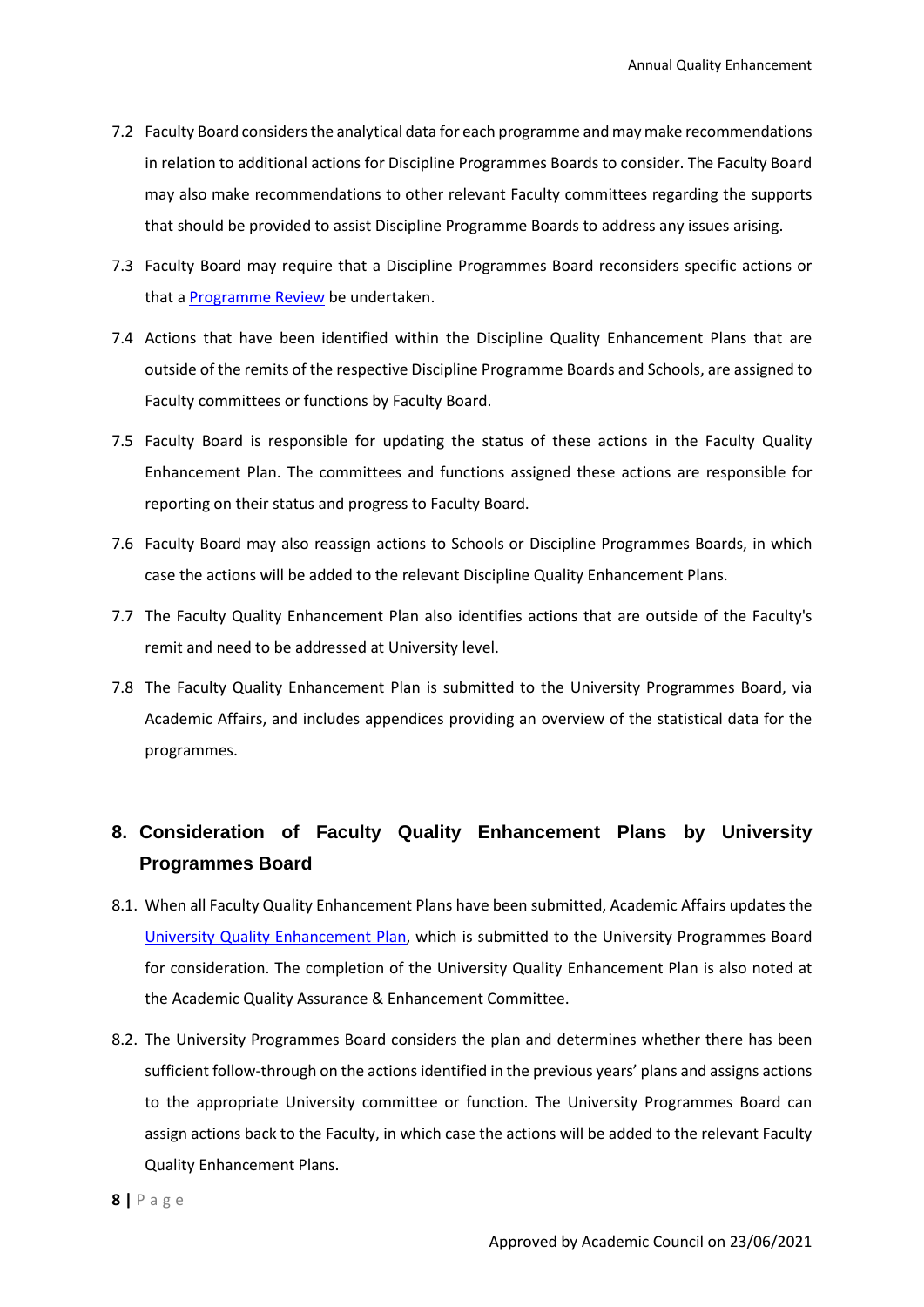- 8.3. Actions that have been identified within the Faculty Quality Enhancement Plans that are outside of the remits of the respective Faculties, are assigned to University committees or functions by the University Programmes Board.
- 8.4. Academic Affairs is responsible for updating the status of the actions assigned to University committees and functions in the University Quality Enhancement Plan. The committees and functions assigned actions are responsible for reporting on their status and progress to the University Programmes Board, via Academic Affairs.
- 8.5. The University Quality Enhancement Plan is then forwarded to Academic Council and to the University Executive Team for noting.

# <span id="page-9-0"></span>**9. Updating and Transparency of Quality Enhancement Plans**

- 9.1 All quality enhancement plans are 'live' documents, available on the TU Dublin intranet and continuously updated as new actions are identified, through quality enhancement processes, and as the status of actions are progressed.
- 9.2 As mentioned in Section 1.2, the effectiveness of the Annual Academic Quality Enhancement process is dependent on how well the issues and actions identified within Quality Enhancement Plans are progressed throughout the University.
- 9.3 The Chair of the Discipline Programmes Board (or nominee) will be responsible for updating the Discipline Quality Enhancement Plan; the Vice-Dean of Education (or nominee) will be responsible for updating the Faculty Quality Enhancement Plan; and Academic Affairs will be responsible for updating the University Quality Enhancement Plan.
- 9.4 Actions, identified through Report A or Report B of the Annual Academic Quality Enhancement process and actions arising from stakeholder feedback at any stage during the delivery of a programme can be added to the relevant enhancement plan immediately, if deemed appropriate by the relevant Board. For example, the Discipline Programme Board can update the Discipline Quality Enhancement Plan at any stage, and can also propose an action is added to the Faculty Quality Enhancement Plan. Similarly, Faculty Board can update the Faculty Quality Enhancement Plan at any stage and can propose an action is added to the University Quality Enhancement Plan at any time during the academic year.
- 9.5 Actions arising from Institutional Review, Professional Services Reviews, Faculty Reviews, School Reviews or Programme Reviews can be incorporated into the relevant quality enhancement plan.
- **9 |** Page